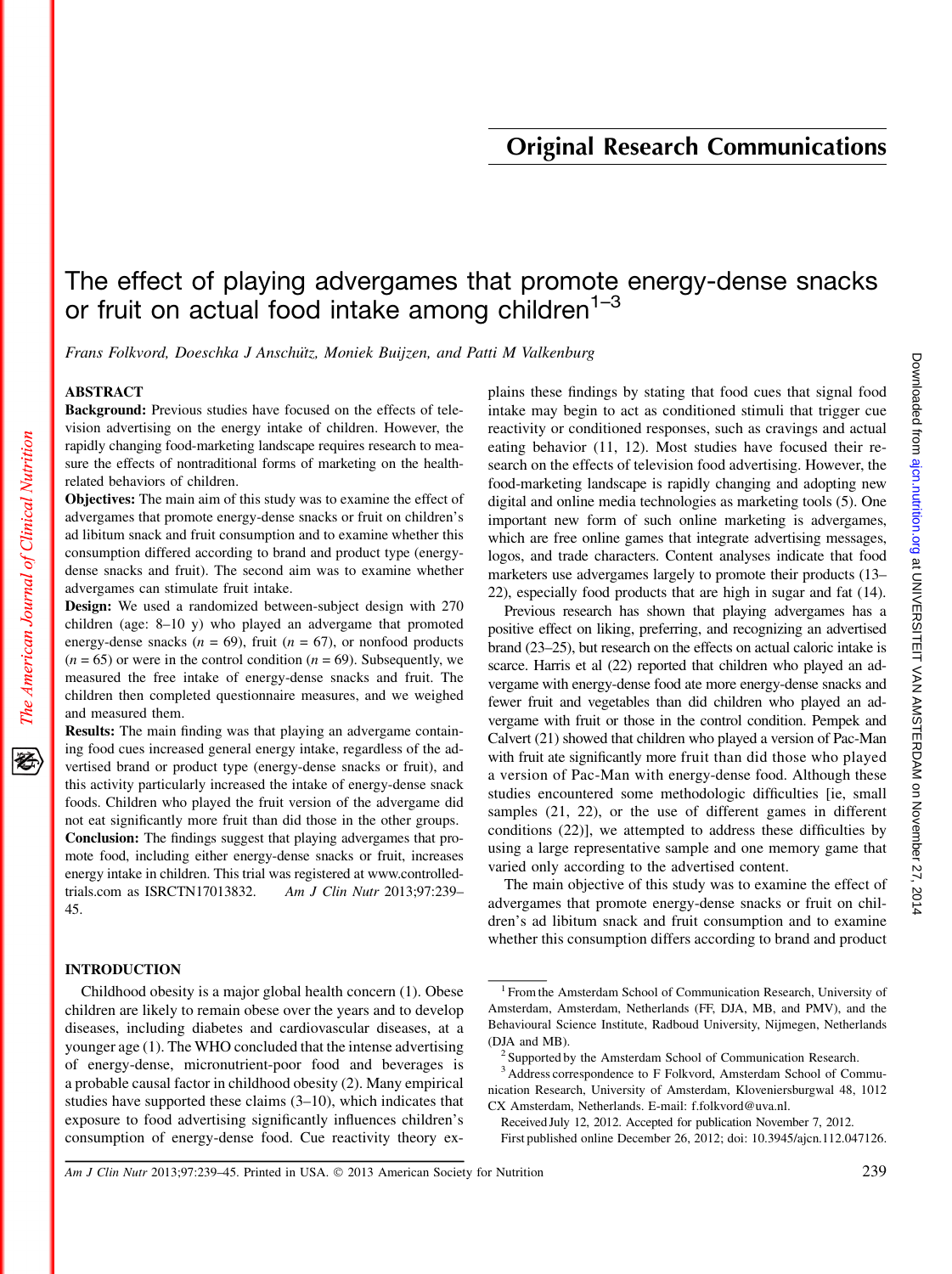The American Journal of Clinical Nutrition

经

type (energy-dense snacks and fruit). The second objective was to examine whether advergames can stimulate fruit intake (14, 21, 22). We designed the current experiment to test 3 hypotheses. Hypothesis 1 proposes that playing advergames that promote food increases general caloric intake. Hypothesis 2 proposes that playing an advergame that promotes food increases product type–related food intake (21, 22). The expectation is that advergames that promote energy-dense snacks will increase energy-dense snack intake, whereas advergames that promote fruit will increase fruit intake. Finally, hypothesis 3 suggests that increased food intake after playing an advergame is not specific to a certain brand (21, 22) but will also enhance the intake of a brand promoting products in the same product category (eg, snacks) (26).

## SUBJECTS AND METHODS

## Experimental design and stimulus materials

The children were randomly assigned to 1 of 4 conditions, which involved playing  $I$ ) the energy-dense snacks advergame (ie, promoting a popular candy brand and 8 different gummy and jelly sweets from this popular candy brand), 2) the fruit advergame (ie, promoting a popular fruit brand and 8 different fruits, fruit drinks, or cups with fruit from this popular brand), 3) the nonfood advergame (ie, promoting a popular Dutch toy brand and 8 individual toys from this popular toy brand), or 4) no game at all (control condition). We randomized the conditions within schools, and the conditions were counterbalanced to start with a different condition every day, so that none of the conditions were tested more in the morning or just before or after the break. The order of conditions was also counterbalanced to avoid any order effects. A professional game designer designed the advergames. All games were identical, except for the advertised brands and products. The game involved a memory game with 16 cards, whereby the brands appeared on the back of the cards, and the individual products (candy, fruit, or toys) appeared on the front of the cards. These products clearly displayed the brand logos. Furthermore, we showed the brand on the right side of the screen to enhance the awareness of the advertised brand. Similarly to regular advergames, we integrated 2 specific features to immerse the children into the game. First, a digital timer appeared on the top left of the screen, and a time bar appeared in the top center of the screen to exert time pressure on the children. Second, the game played an unpleasant sound when a child selected a false pair and a pleasant sound when a child selected a correct pair. All children were seated at a different table and were presented 4 bowls that contained 4 different food snacks directly after they played the advergame. Two bowls contained energy-dense food snacks [jelly candy (cola bottles) and milk-chocolate candy shells], and 2 bowls contained sliced fruit snacks (bananas and apples). Two bowls of test food, such as cola bottles and bananas, were identical to one of the food products shown in the advergame. In addition to these food snacks, we used other popular candy (milk-chocolate candy shells) and fruit (apples) to test possible spillover effects. The effect of the advergame could possibly affect the intake of other snacks that are not directly involved with the advergame. When children see a food commercial, they often do not directly have the advertised snacks available, but the effect of the food

cue might spill over to comparable available snack foods that are eaten to fulfill the craving.

# **Procedures**

The committee for ethical concerns in the Faculty of Social and Behavioral Sciences at the University of Amsterdam approved the current study. The data collection occurred between November 2011 and February 2012. After obtaining consent from the schools to participate, we sent the parents of the children a letter with detailed information regarding the study, and we asked them to inform us if they did not want their child to participate in the experiment or if their child was allergic to one of the test foods. Children who were allergic to the test food did not participate in the experiment. More than 90% of the children whose parents we approached were allowed to participate. We emphasized that all of the data that we collected would remain confidential and that children could cease participation at any time. We individually tested the children at their schools during regular school hours. The experimenter collected one child at a time from the classroom; the teacher assigned the children (in alphabetical order) to the experimenter. The experimenter brought each child to another classroom or office containing a computer running one of the advergames. The children in the advergame groups played the game online. The experimenter read the instructions from the screen, which stated that the child would be playing a memory game for 5 min and should attempt to finish as many games as possible, which were unlimited. The children were exposed to the advergame for 5 min because comparable studies (21, 23) have used approximately the same amount of time, and we reasoned that 5 min would be enough time to process the food cues. A pretest with a different group of children  $(n = 5)$  showed that children enjoyed this game when they played it for 5 min.

Further instructions stated that, after each game, the time bar would stop and the score would appear; then, the time would continue when the new game started. After reading the instructions, each child began the game and signaled the experimenter when the game stopped after 5 min. The experimenter then left the room. The total score appeared on the screen when the game ended.

While the experimenter recorded their scores, the children waited at a different table. When the children sat down, the experimenter told them that they had a break for 5 min and could eat as much as they liked. When the assigned child was in the control condition, the child directly started with the eating part of the experiment and did not do something prior. Providing the children with a free task would result in too much variation in activities. The children in the control condition were used as a baseline condition to estimate how much children ate when 4 different bowls containing food were presented to them, without playing an advergame. Because the children in the control condition did not play an advergame, they were 5 min shorter in the room. The experimenter placed a glass of water and 4 different preweighed bowls in front of the children on the table. The brand of the food was visible on all of the food bowls. The questionnaire consisted of questions that assessed sex, age, hunger levels, brand and product recognition, and attitude to the products and brands that were in the advergames. The experimenter read the questions and answers aloud, and the children gave their answers. When the questionnaire was finished, the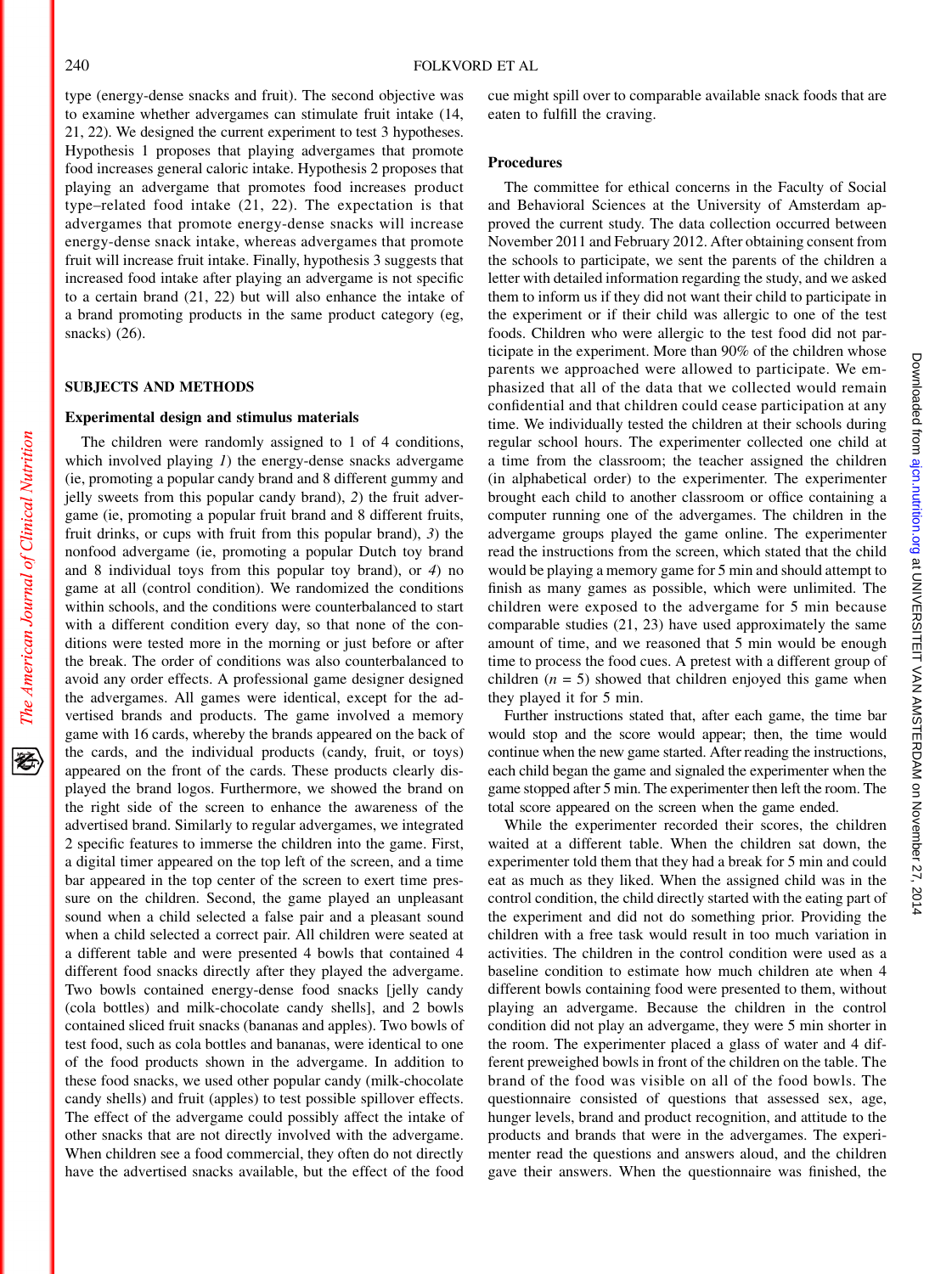experimenter measured the height and weight of the children. The children were then accompanied back to their classrooms, and the experimenter then invited the next child to participate. The experimenter requested that all children refrain from discussing the experiment with their classmates. After each session, the experimenter weighed the bowls to calculate caloric intake. The experimenter refilled and weighed the bowls before the next child entered the room to make sure that the children did not notice how much the previous child had eaten.

## Measures

# BMI

We calculated BMI, measured as weight  $(kg)/height$  (m)<sup>2</sup>, from measured height and weight. We measured weight to the nearest 0.1 kg while the children were wearing clothing and no shoes. We also measured height according to standard procedures (no shoes) to the nearest 0.5 cm. We calculated whether the children were underweight, normal weight, overweight, or obese by using international cutoff scores (27).

#### Caloric intake

To measure caloric intake after playing the advergame, we allowed the children to eat ad libitum for 5 min. We weighed the amount of snack food that a child ate before each child entered the room and reweighed it after consumption. We used a professional balance scale to estimate the weight to the nearest 0.1 g. We recalculated the number of grams that a child ate (in kcal) for use as a dependent measure. The amount of energy-dense snack food that a child ate is the sum of the kilocalorie intake of jelly candy and milk-chocolate candy, and the amount of fruit is the sum of the kilocalorie intake of bananas and apples. The total number of kilocalories that a child ate is the sum of energy-dense snacks and fruit.

# Hunger

We controlled for individual differences in hunger by presenting the children with a visual analog scale (VAS; 14 cm) to measure the extent to which they felt hungry before the experiment began. We assessed hunger after the children played the game and ate, because we wanted to avoid the influence of demand characteristics on caloric intake and to approach a daily

## TABLE 1

Variables measured, by condition<sup>1</sup>

life situation as much as possible. VASs are widely used and are reliable and valid rating scales for measuring subjective experiences related to food intake (28, 29). The anchors were "not hungry at all" and "very hungry."

Furthermore, at the end of the experiment, we examined whether there were differences in recognition of the brand and product that we used in the 3 advergames. We measured brand or product recognition by presenting the children with the logos or products from the advergame that they played and 2 comparable other brands or products that did not appear in the advergame. We asked the children to indicate whether they remembered each brand and product from the advergame. We tabulated the correct answer with the false responses. False responses were the brands or products that did not appear in the game. We found no differences in brand or product recognition between the advergames. The attitude to the brand and foods that were in the advergames were assessed with 6 different items (nice, stupid, tasteful, untasteful, cool, and boring) on a VAS. Finally, at the end of the experiment, we asked the children to indicate whether they were aware of the goal of the research, but no child gave the correct answer.

## Statistical analysis

Before testing our hypotheses, we conducted randomization checks with a 1-factor ANOVA for sex, hunger, BMI, and age. The means and SDs for all variables are presented separately for each condition in Table 1. We estimated outlying scores on caloric intake that could affect the results by computing residual scores and testing them for Mahal's distance, Cook's distance, and leverage scores, but we found no indications to assume outlying scores. To examine which factors should be used as covariates, we conducted correlational analyses. Pearson's correlations between the variables in the model are shown in Table 2. Because hunger, age, and sex were significantly related to caloric intake, we included these variables as covariates in the analyses. Furthermore, we tested the hypotheses with a multivariate analysis of covariance. We conducted post hoc Bonferroni tests to examine the differences between the advergames. In addition, we examined the interaction effects for sex, hunger, BMI, and age because, according to earlier research, these factors can have a combined effect with food advertisements (26, 30). To correct for the multiple comparisons (4), we

| variables incasured, by condition        |                                  |                     |                       |                       |
|------------------------------------------|----------------------------------|---------------------|-----------------------|-----------------------|
|                                          | Energy-dense snack<br>$(n = 69)$ | Fruit<br>$(n = 67)$ | Nonfood<br>$(n = 65)$ | Control<br>$(n = 69)$ |
| Sex (boy = 1, girl = 0)                  | $1.58 \pm 0.5$                   | $1.43 \pm 0.5$      | $1.51 \pm 0.5$        | $1.49 \pm 0.5$        |
| Hunger on $VAS2$ (cm)                    | $3.8 \pm 2.3$                    | $4.0 \pm 3.0$       | $3.9 \pm 2.9$         | $4.3 \pm 2.7$         |
| BMI, corrected $(kg/m^2)$                | $2.3 \pm 0.6$                    | $2.2 \pm 0.5$       | $2.2 \pm 0.5$         | $2.1 \pm 0.4$         |
| Age $(y)$                                | $8.9 \pm 0.7$                    | $8.9 \pm 0.8$       | $8.9 \pm 0.8$         | $8.9 \pm 0.8$         |
| Total energy intake (kcal)               | $197.2 \pm 111.4$                | $184.1 \pm 117.1$   | $128.9 \pm 83.4$      | $121.7 \pm 104.4$     |
| Total energy-dense food intake (kcal)    | $164.8 \pm 106.6$                | $151.4 \pm 116.2$   | $104.7 \pm 83.3$      | $94.5 \pm 71.1$       |
| Total fruit energy intake (kcal)         | $32.4 \pm 27.1$                  | $32.7 \pm 28.2$     | $24.2 \pm 24.0$       | $27.2 \pm 28.8$       |
| Jelly cola bottle intake (kcal)          | $85.9 \pm 85.2$                  | $79.0 \pm 74.2$     | $59.9 \pm 52.6$       | $41.8 \pm 39.3$       |
| Milk-chocolate candy shell intake (kcal) | $78.9 \pm 80.8$                  | $72.4 \pm 79.7$     | $44.7 \pm 58.3$       | $42.6 \pm 45.8$       |
| Banana intake (kcal)                     | $15.7 \pm 19.9$                  | $18.1 \pm 19.9$     | $14.3 \pm 19.6$       | $16.2 \pm 25.0$       |
| Apple intake (kcal)                      | $16.7 \pm 16.1$                  | $14.5 \pm 14.2$     | $9.9 \pm 9.9$         | $11.0 \pm 12.3$       |
|                                          |                                  |                     |                       |                       |

<sup>1</sup> All values are means  $\pm$  SDs; *n* = 270.<br><sup>2</sup> VAS, visual analog scale.

经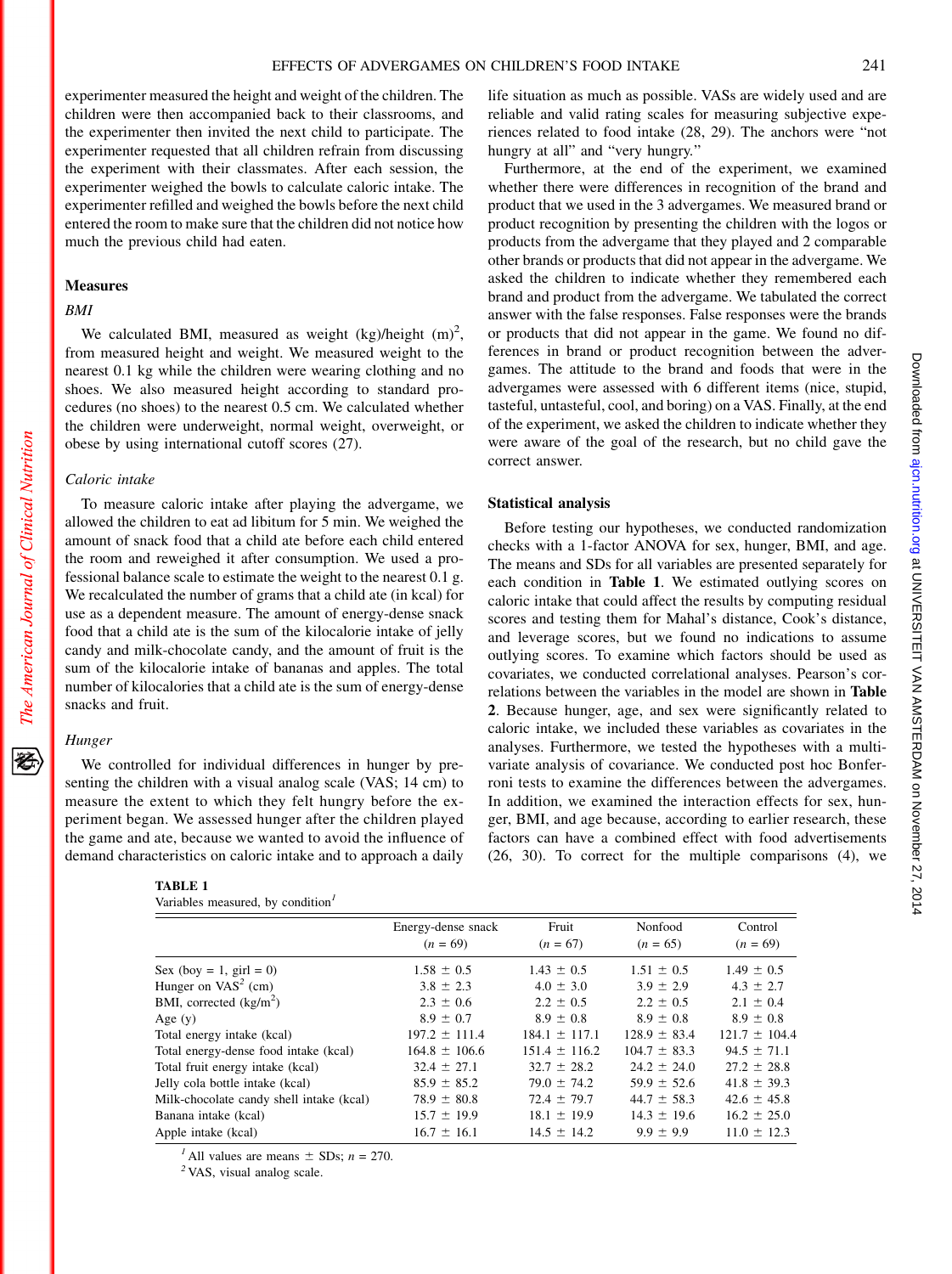| TABLE 2                                                        |  |  |  |
|----------------------------------------------------------------|--|--|--|
| Pearson's correlations between the mode variables <sup>1</sup> |  |  |  |

|                                           | <b>Sex</b>  | Hunger     | BMI     | Age        | Total energy-dense<br>snack intake (kcal) | Total fruit<br>intake (kcal) |
|-------------------------------------------|-------------|------------|---------|------------|-------------------------------------------|------------------------------|
| Sex (boy = 1, girl = 0)                   |             |            |         |            |                                           |                              |
| Hunger on $VAS2$ (cm)                     | $-0.16^3$   |            |         |            |                                           |                              |
| BMI, corrected $(kg/m2)$                  | $-0.14^{4}$ | $-0.00$    |         |            |                                           |                              |
| Age $(y)$                                 | $-0.13^{4}$ | 0.03       | $-0.03$ |            |                                           |                              |
| Total energy-dense snack<br>intake (kcal) | $-0.14^{4}$ | $0.24^{3}$ | 0.08    | $-0.08$    |                                           |                              |
| Total fruit intake (kcal)                 | $-0.08$     | $0.20^{3}$ | $-0.00$ | $0.17^{3}$ | $-0.01$                                   |                              |
| Total intake (kcal)                       | $-0.15^{4}$ | $0.28^{3}$ | 0.07    | $-0.04$    | $0.97^{3}$                                | $0.25^3$                     |

 $\frac{1}{2}$  n = 270.<br><sup>2</sup> VAS, visual analog scale.

 $\frac{3}{4}P < 0.01.$ <br>  $\frac{4}{9}P < 0.05.$ 

Bonferroni adjusted the significance levels. The adjusted P value that was considered significant was 0.05. We calculated effect sizes for Cohen's f and Cohen's d. Cohen's f effect sizes of 0.02, 0.15, and 0.35 indicated small, medium, and large effects, respectively. Cohen's d effect sizes of 0.2–0.3,  $\sim$  0.5, and 0.8 to infinity indicated small, medium, and large effects, respectively.

# RESULTS

The American Journal of Clinical Nutrition

经

The total sample consisted of 277 children (grades 3–4) from 6 primary schools in the Netherlands, and 51.5% of the participants were boys. We excluded 7 children from the analyses because teachers interrupted the experimental session  $(n = 4)$  or because the children had not finished the session completely as a result of a lack of motivation  $(n = 3)$ ; thus, the final sample consisted of 270 children. The mean  $(\pm SD)$  age of the children in grade 3 ( $n = 142$ ) was 8.4  $\pm$  0.58 y and that in grade 4 ( $n =$ 128) was  $9.42 \pm 0.54$  y. In our sample, 1.9% of the children were underweight, 80% were normal weight, 15.6% were overweight, and 2.6% were obese. The percentage of children in our study who were overweight and obese (17.8%) was comparable with the current percentage of overweight and obese children in the Netherlands (13.3%). The BMI category distribution was not equally distributed between sex groups, because girls were more often overweight than were boys (Table 2). We found no differences in the BMI category distribution between the age groups. We found no significant differences between the experimental conditions for sex, hunger, BMI, and age. We also found that brand recognition and attitudes toward the game did not differ significantly between the advergames. We also tested whether the scores influenced the amount of caloric intake, but we found no effect. Cronbach's alphas for attitude to the energydense brand was 0.79, to the fruit brand was 0.58, to the energydense snacks was 0.79, and to fruit was 0.72. We found no differences between the 4 groups for attitude to the energy-dense brand  $[F (3, 267) = 1.829, P = 0.142]$  or fruit brand  $[F (3, 267) =$ 0.877,  $P = 0.454$ ] and not for the attitude to the energy-dense foods  $[F(3, 267) = 0.668, P = 0.572]$  or fruit  $[F(3, 267) = 1.449,$  $P = 0.229$ ].

The results of the multivariate analysis of covariance are shown in Table 3. In our first hypothesis, we expected that the children who played an advergame containing food would have a higher total caloric intake than did the children in the other

conditions. We found that the children who played an advergame that promoted food (energy-dense snacks or fruit) ate significantly more than did the children who played an advergame that promoted nonfood products. A post hoc Bonferroni test showed that the children who played an advergame promoting food [energy-dense snacks ( $P < 0.01$ ) or fruit ( $P <$ 0.01)] ate much more than did the children who played the nonfood advergame. The children who played an advergame that promoted food [energy-dense snacks  $(P < 0.01)$  or fruit  $(P < 0.01)$ ] also ate significantly more than did the children in the control condition. We found no significant differences between the other conditions with regard to total caloric intake. The results of the post hoc Bonferroni tests are shown in Table 4. Furthermore, we found that male children  $(P < 0.01)$  and children who reported being hungry ( $P < 0.01$ ) had a higher caloric intake.

To test our second hypothesis, we tested the differences in product type–related food intake. We found that the children who played an advergame promoting energy-dense snacks ( $P \le$ 0.01) or fruit ( $P < 0.01$ ) ate significantly more energy-dense snacks than did the children who played the advergame promoting nonfood products. Further, the children who played an advergame promoting energy-dense snacks ( $P < 0.01$ ) or fruit  $(P < 0.01)$  ate more energy-dense snacks than did the children in the control condition. A post hoc Bonferroni test showed no significant differences between the other conditions with regard to energy-dense snack intake; thus, the advergames that promoted energy-dense snacks or fruit had a similar effect on energy-dense caloric intake. Furthermore, we found that sex ( $P \le$ 0.05), hunger ( $P < 0.01$ ), and age ( $P < 0.05$ ) were significantly related to energy-dense calorie intake. Male children, children who reported being hungry, and younger children ate more energy-dense snacks. The analyses with fruit caloric intake as the dependent variable showed no differences between the 4 conditions. To test our third hypothesis, we used the caloric intake of the separate brands as dependent variables. First, with cola bottle kilocalorie intake as the dependent variable, we found significant differences between the conditions. A post hoc Bonferroni test showed that the children who played an advergame that promoted energy-dense snacks ( $P < 0.01$ ) or fruit  $(P < 0.01)$  ate significantly more jelly cola bottles than did the children in the control condition. We found no significant differences for the other comparisons. Second, the analyses with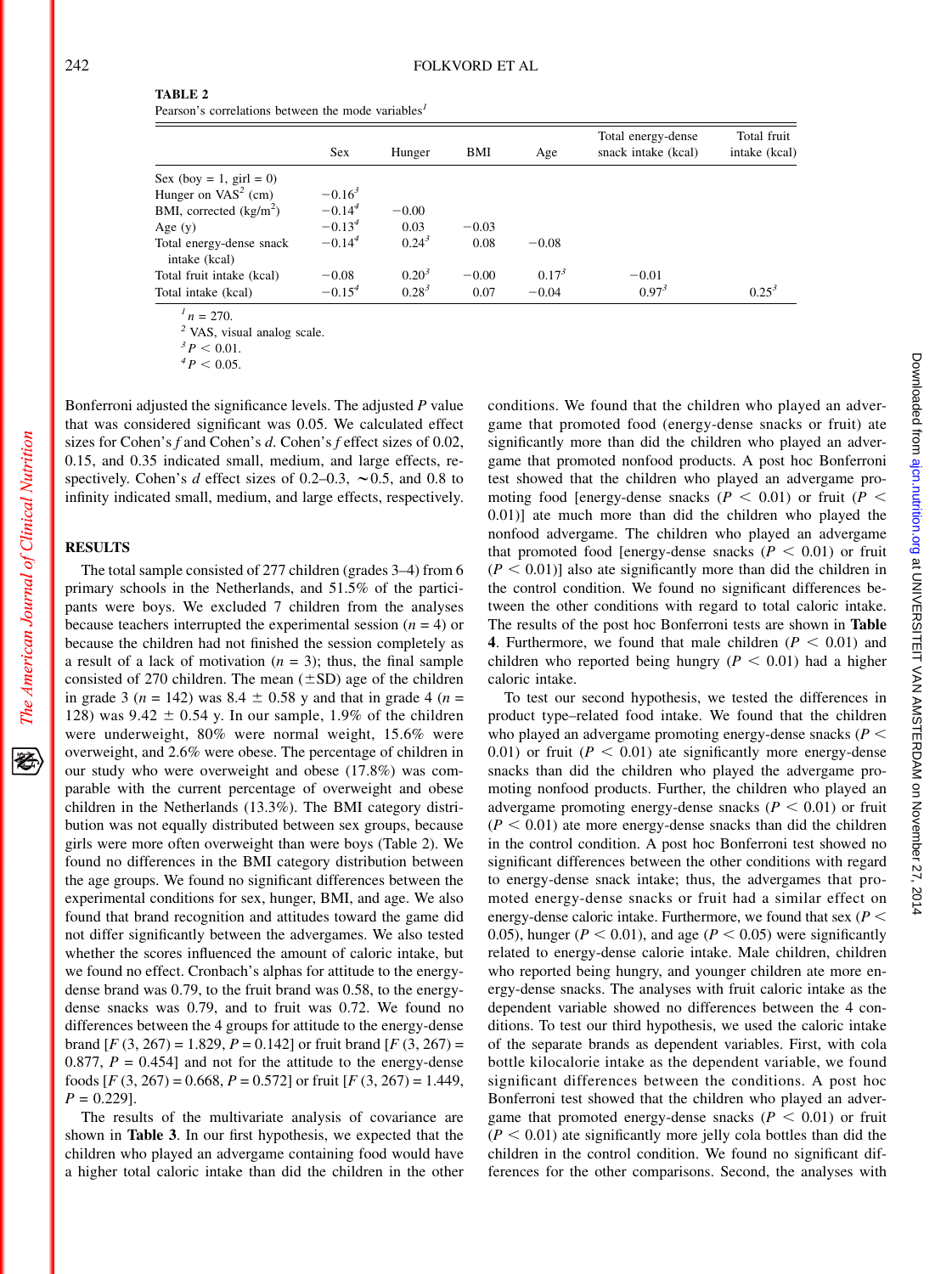the kilocalorie intake of milk-chocolate candy shells as the dependent variable also yielded a significant effect for the advergame. We found that the children who played the advergame with energy-dense snacks ( $P < 0.05$ ) ate significantly more milk-chocolate candy shells than did the children who played the nonfood advergame. The results also showed that the children who played the advergame with energy-dense snacks ( $P <$ 0.01) or fruit ( $P < 0.05$ ) ate significantly more milk-chocolate candy shells than did the children in the control condition. We found no significant difference between the advergame that promoted energy-dense snacks and the game that promoted fruit. Third, the analysis of the kilocalorie intake of bananas yielded no effects of the advergames on banana intake. Fourth, with apple intake as the dependent variable, we found an effect of the advergames. We found that the children who played the advergame that promoted energy-dense snacks ate more ( $P < 0.05$ ) apples than did the children who played the advergame that promoted nonfood products. The children who played the advergame that promoted energy-dense snacks also ate more ( $P \leq$ 0.05) apples than did the children in the control condition.

In all analyses, we tested for interaction effects between the conditions and sex, game attitude, or BMI, but we found no significant effects for these interactions. Sex, game attitude, and BMI did not moderate the effect of the advergames on food intake.

## DISCUSSION

The main objective of this study was to examine the effect of advergames that promote energy-dense snacks or fruit on the ad libitum snack and fruit consumption of children. Furthermore, we examined whether this consumption was specific to product types and brands. The results show that the children who played an advergame with energy-dense snacks or fruit had a higher caloric intake after playing the game than did the children who played an advergame with nonfood products or those who did not play the game.

In addition, the results show that children who played the advergame with energy-dense food ate significantly more energydense food after the game than did the children in the control condition or those who played the advergame with nonfood items; however, the children playing the game with energy-dense snacks did not consume more than the children who played the advergame promoting fruit. A separate analysis showed that the results for the energy-dense food are based on both the effect of the advertised brand and the consumption of an energy-dense snack from a different brand. We found the same result for the children who played the advergame promoting fruit. Thus, consistent with our expectations, the effects were not product type or brand specific but transferred to other energy-dense snacks that were available. This spillover effect of food commercials on different products other than the advertised product and brand has also been found with television commercials (26). We found no interaction effects for age, attitude toward the game, and sex; therefore, the effects of the advergames were the same for these groups.

Our second aim was to examine whether children who played an advergame promoting fruit consumed more fruit after playing the game than did children in the other conditions. The results show that the children who played the advergame with fruit ate more energy-dense food than fruit. This result refutes our

|        | c<br>c                                    |
|--------|-------------------------------------------|
|        |                                           |
|        |                                           |
|        |                                           |
|        |                                           |
|        | wariance with energy intake ar-<br>c<br>C |
|        |                                           |
|        | יים דורוים בי                             |
|        | ء<br>ه<br>a multurar                      |
|        |                                           |
|        |                                           |
| ∶      |                                           |
| i<br>F | D acu                                     |

|                                                           |                        | Total energy-dense              |                        | Jelly cola            | Milk-chocolate candy   |                        |                                                                    |
|-----------------------------------------------------------|------------------------|---------------------------------|------------------------|-----------------------|------------------------|------------------------|--------------------------------------------------------------------|
|                                                           | Total intake           | snack intake                    | Total fruit intake     | bottle intake         | shell intake           | Banana intake          | Apple intake                                                       |
| $\sec \left(\frac{\log x}{1.5}\right) = 1$ , $\sin 1 = 0$ | $F(1, 263) = 6.700^2$  | $F(1, 263) = 6.1763$            | $F(1, 263) = 0.234$    | $F(1, 263) = 11.6012$ | $F(1, 263) = 0.025$    | $F(1, 263) = 0.051$    |                                                                    |
| lunger on VAS <sup>4</sup> (cm)                           | $F(1, 263) = 25.364^2$ | $17.410^{2}$<br>$F(1, 263) = 1$ | $F(1, 263) = 10.607^2$ | $F(1, 263) = 1.501$   | $F(1, 263) = 21.458^2$ | $F(1, 263) = 7.450^2$  | $F(1, 263) = 0.352$<br>$F(1, 263) = 4.2833$<br>$F(1, 263) = 2.460$ |
| $\iota$ ge $(y)$                                          | $F(1, 263) = 1.114$    | $+.2423$<br>$F(1, 263) = 4$     | $F(1, 263) = 11.9812$  | $F(1, 263) = 5.813^3$ | $F(1, 263) = 0.283$    | $F(1, 263) = 10.863^2$ |                                                                    |
| dvergame                                                  | $F(3, 263) = 15.703^2$ | $13.744^{2}$<br>$F(3, 263) =$   | $F(3, 263) = 1.491$    | $F(3, 263) = 8.0972$  | $F(3, 263) = 6.1042$   | $F(3, 263) = 0.265$    | $F(3, 263) = 3.806^3$                                              |
| iffect size <sup>3</sup>                                  | 0.40                   | 0.37                            | ž                      | 0.28                  | 0.24                   | <b>SN</b>              | 0.18                                                               |
| xplained variance (%)                                     | 21.3                   | $\overline{181}$                |                        | 12.9                  | 11.2                   |                        | 6.8                                                                |
| $n = 270.$                                                |                        |                                 |                        |                       |                        |                        |                                                                    |
| $^{2}P$ < 0.01.                                           |                        |                                 |                        |                       |                        |                        |                                                                    |
| $P < 0.05$ .                                              |                        |                                 |                        |                       |                        |                        |                                                                    |
| VAS, visual analog scale.                                 |                        |                                 |                        |                       |                        |                        |                                                                    |

5Cohen's f.

Downloaded from ajcn.nutrition.org at UNIVERSITEIT VAN AMSTERDAM on November 27, 2014 Downloaded from algebor 27, 2014 and Downloaded from November 2014 and Downloaded from algebor 27, 2014 and Downloaded from algebor 27, 2014 and Downloaded from algebor 27, 2014 and Downloaded from algebor 27, 2014 and Dow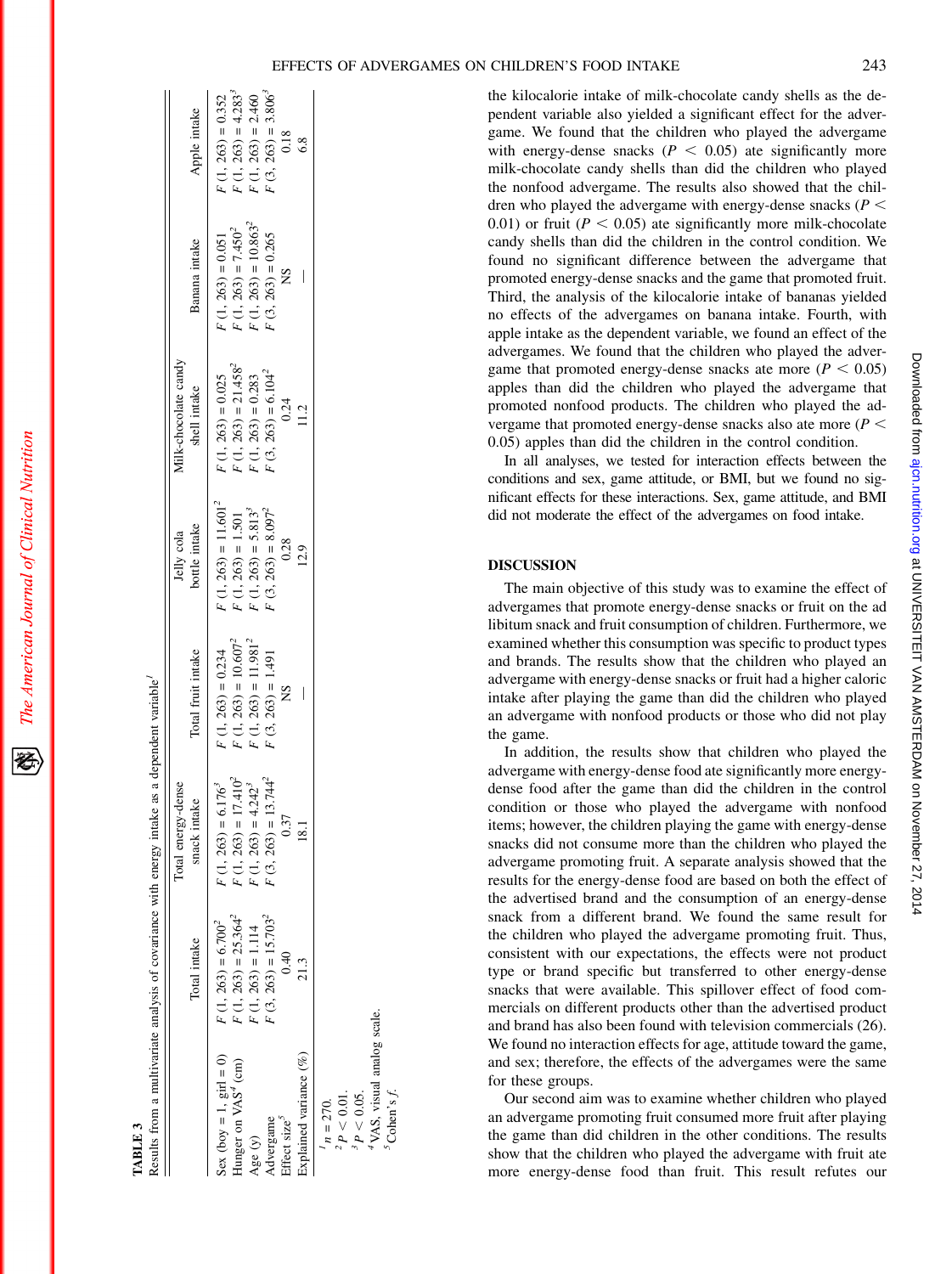|  |  |  |  | Adjusted means and SDs of food intake (in kcal) controlled for sex, hunger, and age, by condition and food intake' |  |  |  |  |  |  |
|--|--|--|--|--------------------------------------------------------------------------------------------------------------------|--|--|--|--|--|--|

|                                | Total<br>intake <sup>2</sup> | Total energy-dense<br>snack intake <sup>3</sup> | Total fruit<br>intake <sup>4</sup> | Jelly cola<br>bottle intake <sup>5</sup> | Milk-chocolate candy<br>shell intake <sup>o</sup> | Banana<br>intake <sup>'</sup> | Apple<br>intake <sup>8</sup> |
|--------------------------------|------------------------------|-------------------------------------------------|------------------------------------|------------------------------------------|---------------------------------------------------|-------------------------------|------------------------------|
| Energy-dense snacks $(n = 69)$ | $202^a \pm 111$              | $170^a \pm 107$                                 | $32^a \pm 27$                      | $89^a \pm 85$                            | $80^a \pm 81$                                     | $16^a \pm 20$                 | $17^{\rm a} \pm 16$          |
| Fruit $(n = 67)$               | $183^b \pm 117$              | $150^{\rm b} \pm 116$                           | $33^b \pm 28$                      | $78^{\rm b} \pm 74$                      | $72^b \pm 80$                                     | $18^b + 22$                   | $15^{\rm b} \pm 14$          |
| Nonfood $(n = 65)$             | $130^{\circ} \pm 83$         | $106^{\circ} \pm 83$                            | $24^c \pm 24$                      | $60^{\circ} \pm 53$                      | $45^{\circ} \pm 58$                               | $14^{\circ} \pm 20$           | $10^{\circ} \pm 10$          |
| Control $(n = 69)$             | $106^d \pm 75$               | $80^d \pm 71$                                   | $29^d + 29$                        | $30^d + 39$                              | $40^{\rm d} \pm 46$                               | $16^d + 22$                   | $11^d + 12$                  |

The American Journal of Clinical Nutrition

资

 $\binom{n}{r}$  = 270.<br><sup>2</sup> ANOVA post hoc pairwise comparisons (Bonferroni) with total intake as the dependent variable showed significant differences between <sup>a</sup> and <sup>c</sup>  $(P < 0.01$ , Cohen's  $d = 0.73$ ), between  $\frac{1}{2}$  and  $\frac{c}{P} < 0.01$ , Cohen's  $d = 0.52$ ), between  $\frac{1}{2}$  and  $\frac{d}{P} < 0.01$ , Cohen's  $d = 1.01$ ), and between  $\frac{1}{2}$  and  $\frac{d}{P} < 0.01$ , Cohen's  $d = 0.78$ ).<br><sup>3</sup> ANOVA post hoc pairwise comparisons (Bonferroni) with total energy-dense snack intake as the dependent variable showed significant differences

between <sup>a</sup> and <sup>c</sup> (P < 0.01, Cohen's d = 0.67), between <sup>b</sup> and <sup>c</sup> (P < 0.01, Cohen's d = 0.44), between <sup>a</sup> and <sup>d</sup> (P < 0.01, Cohen's d = 0.99), between <sup>b</sup> and <sup>d</sup> (P  $<$  0.01, Cohen's d = 0.73), and between <sup>a</sup> and <sup>d</sup> (P  $<$  0.01, Cohen's d = 0.99).<br><sup>4</sup> ANOVA post hoc pairwise comparisons (Bonferroni) with total fruit intake as the dependent variable showed no significant differences

 $<sup>5</sup>$  ANOVA post hoc pairwise comparisons (Bonferroni) with jelly cola bottle intake as the dependent variable showed significant differences between  $<sup>a</sup>$  and  $<sup>d</sup>$ </sup></sup></sup>

 $(P < 0.01$ , Cohen's  $d = 0.76$ ) and between  $^b$  and  $^d$  ( $P < 0.01$ , Cohen's  $d = 0.66$ ).<br><sup>6</sup> ANOVA post hoc pairwise comparisons (Bonferroni) with milk-chocolate candy shell intake as the dependent variable showed signific between <sup>a</sup> and <sup>c</sup> ( $P < 0.05$ , Cohen's  $d = 0.49$ ), between <sup>a</sup> and <sup>d</sup> ( $P < 0.01$ , Cohen's  $d = 0.61$ ), and between <sup>b</sup> and <sup>d</sup> ( $P < 0.05$ , Cohen's  $d = 0.49$ ).<br><sup>7</sup> ANOVA post hoc pairwise comparisons (Bonferroni) with ban

<sup>8</sup> ANOVA post hoc pairwise comparisons (Bonferroni) with apple intake as the dependent variable showed significant differences between <sup>a</sup> and  $\degree$  ( $P$  < 0.05, Cohen's  $d = 0.52$ ) and between <sup>a</sup> and <sup>d</sup> ( $P < 0.05$ , Cohen's  $d = 0.42$ ).

expectations; advergames that promote fruit do not necessarily stimulate fruit intake. The cues that the advergames presented signaled food intake, which led to a higher caloric intake than did the conditions that did not signal food intake. The presence of sensory inputs that have been associated with past consumption primes cravings and, when available, actual food intake. Therefore, the general conclusion was that exposure to food cues in advergames influences the direct food intake of children.

Harris et al (22) also found a direct relation with food intake, reporting that children who played an advergame with energydense food ate more energy-dense snacks and fewer fruits than did children in the control condition or those who played an advergame with fruit. Contrasting our results, Harris et al (22) found that playing an advergame that promoted fruit and vegetable intake increased the intake of fruit and vegetables. In their study, Harris et al (22) used different forms and types of advergames, which can affect the manipulation of the independent variable because the gameplay and persuasive intent differ in each game and thus may provide an alternative explanation for their findings. These authors used real online advergames in which children could play these games for any length of time as long as they played each game once. Because these games differed in their gameplay and persuasion, whether the experimental conditions (energy-dense snacks compared with fruit and vegetables) can explain the intake differences is unclear. The study by Pempek and Calvert (21) also showed that children who played a version of Pac-Man with fruit ate significantly more fruit than did those who played a version of Pac-Man with energydense food. A possible explanation of why we found different effects of advergames that promote fruit could be our use of large representative groups and branded games, whereas Pempek and Calvert (21) did not make such choices. The use of large representative groups decreases the likelihood of obtaining falsepositive results (31). The inconsistencies between our study and those of earlier studies indicate that it remains unclear whether children will eat more fruit after playing an advergame promoting fruit. Our results show that these advergames can increase general

caloric intake. More research is needed, particularly because health communicators already use advergames to promote fruit and vegetables.

Playing advergames that contain food messages, regardless of whether they promote energy-dense snacks or fruit, resulted in greater energy-dense caloric intake. These findings build on previous findings that playing energy-dense food advergames increases the energy-dense caloric intake of children (21, 22). Furthermore, the results support the existing evidence that foodbranded advergames can contribute to increased consumption of energy-dense food snacks among children between 8 and 10 y of age, and this increased consumption can lead to obesity over time (2). Our findings illustrate that fruit advergames can affect energy-dense snack intake rather than fruit intake (21, 22). The results of the current study advance the current knowledge base regarding advergames that promote energy-dense snacks and fruit by expanding the literature from selection and preferences to actual behavior. Further investigation is required, especially because childhood obesity remains a major health concern worldwide and because food companies continue to develop new forms of digital marketing. Playing advergames differs from regular food advertisements with regard to the persuasiveness of food advertisements in 3 different ways (24, 32, 33). First, online games provide a more highly involving, interactive, and entertaining brand experience than is possible with conventional media forms (15, 18, 19). Second, advertiser-sponsored video games embed brand messages in entertaining animated adventures, which makes it more difficult for children to recognize the persuasive purposes of such games (16, 23, 34). Therefore, embedded marketing messages in advergames reduce the skepticism of children and create more openness to brand messages (35). Third, children are exposed for a longer period of time to a food brand when playing such a game than when they watch a 30-s television advertisement. These aspects may explain why we observed such strong effects on food intake.

The first strength of this study was that we were able to manipulate a popular advergame with different food content and